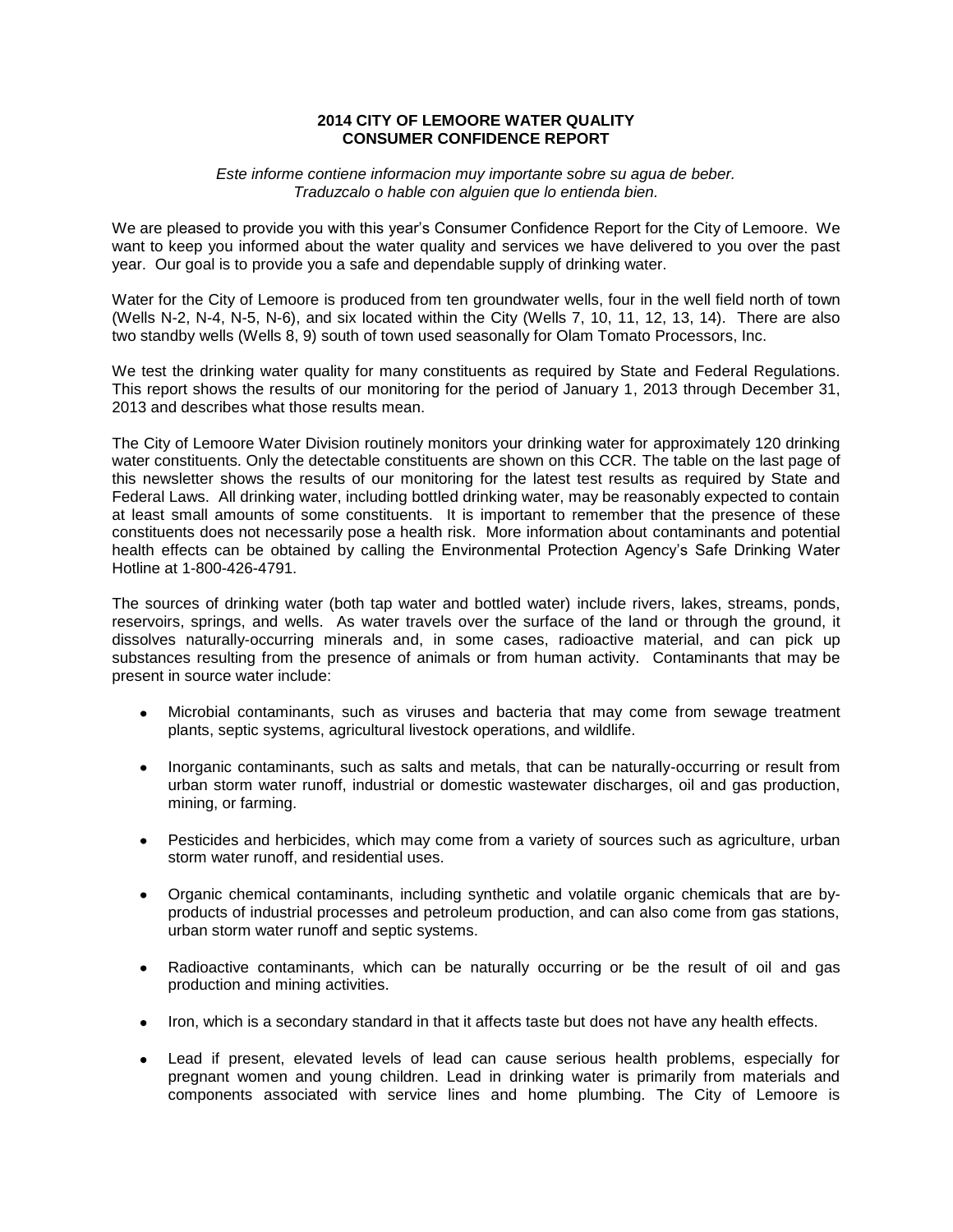responsible for providing high quality drinking water, but cannot control the variety of materials used in the plumbing components. When your water has been sitting for several hours, you can minimize the potential for lead exposure by flushing your tap for 30 seconds to 2 minutes before using water for drinking or cooking. If you are concerned about lead in drinking water, you may wish to have your water tested. Information on lead in drinking water, testing methods, and steps you can take to minimize exposure is available from the safe drinking water hotline or at [http://www.epa.gov/safewater/lead.](http://www.epa.gov/safewater/lead)

In order to ensure that tap water is safe to drink, USEPA and the California Department of Public Health prescribe regulations that limit the amount of certain contaminants in water provided by public water systems. Department regulations also establish limits for contaminants in bottled water that must provide the same protection for public health.

Our water system recently failed a drinking water monitoring requirement. Although **this is not an emergency**, as our customers, you have a right to know what happened, what you should do and what we are doing to correct this situation.

We routinely monitor for the presence of drinking water contaminants. We missed a Nitrate test for Well 7 during the year of 2013, the history of this well has been of non-detected levels. But it was not taken during 2013 which is a compliance monitoring failure. All other wells were tested and found to be all at Non-Detected levels, but because Well 7 was not tested, we cannot be sure of the drinking water during that time.

## **What should I do?**

**You do not need to use an alternative (e.g., bottled) water supply.** However, if you have specific health concerns, consult your doctor. **What does this mean?**

**THIS IS NOT AN IMMEDIATE RISK.** If it had been, you would have been notified immediately. This was a missed raw water monitoring compliance order for an individual well, all other wells were Non-Detected for the year.

## **What was done?**

We have reviewed our City monitoring process and implemented, that we again check our monitoring requirements during the second half of each year, so we do not have this compliance monitoring issue in the future.

The following table is being provided to you in cooperation with the State Department of Public Health. It shows the results of tests on Lemoore's water quality and compares them with established State Standards. As you can see from this information, Lemoore's water meets or exceeds all of the established water quality health standards.

#### How to Read the Table

Our water is tested to ensure that it is safe and healthy. The column marked "*COL (City of Lemoore) Level Detected*" shows the average test results for the latest test performed for each contaminant. Sources of likely contaminant show where this substance usually originates. "*Year Tested*" is the latest test results available as some of the testing is done on three-year and five-year rotations.

We are proud that our drinking water meets or exceeds all Federal and State Requirements. We have learned through our monitoring and testing that some constituents have been detected. The EPA has determined that your water IS SAFE at these levels.

**Additional Contaminants Monitored**: Data reported in this table only includes regulated contaminants for which we have measurable levels from test results. We routinely perform additional monitoring of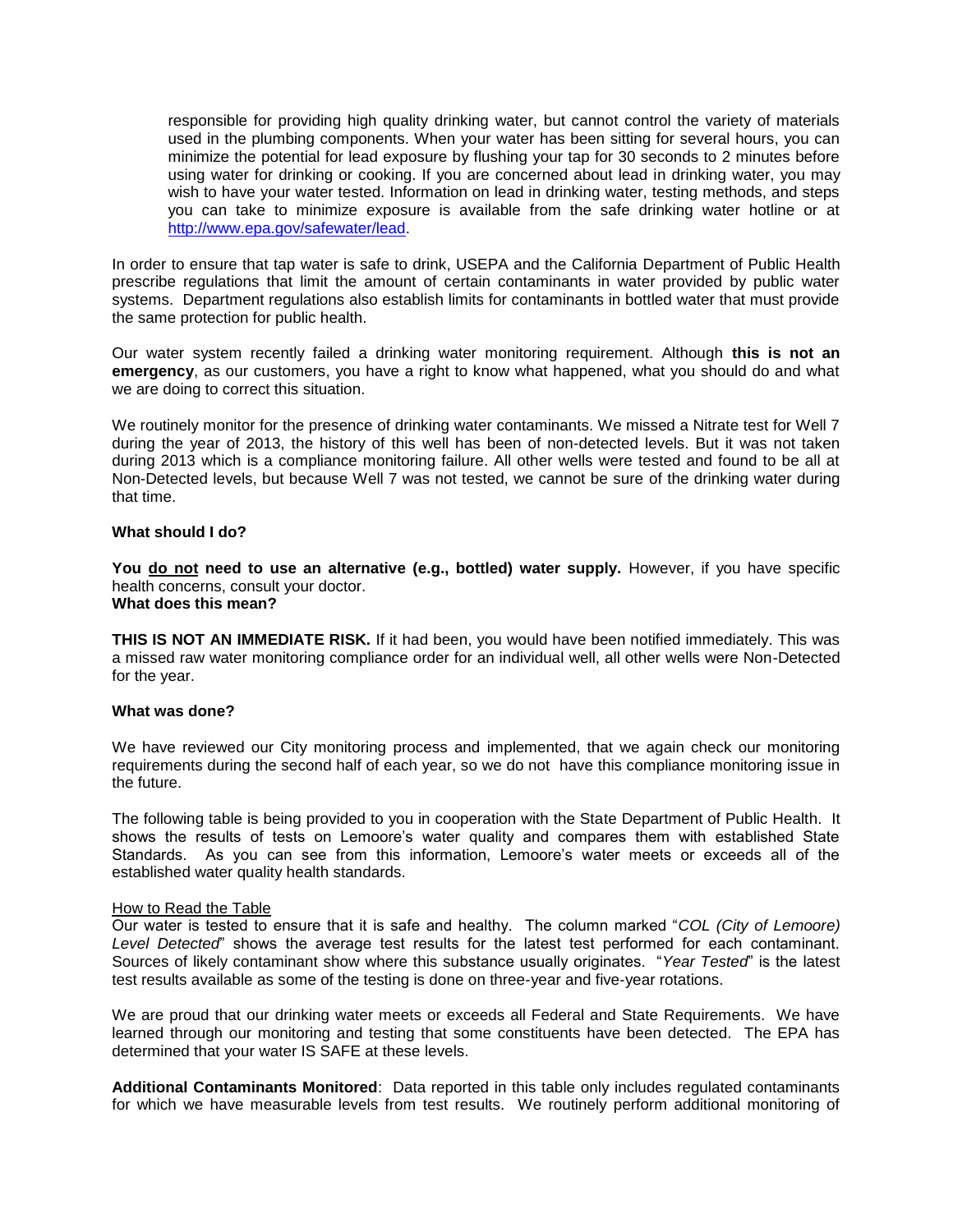other contaminants that could pose health concerns. We have not had any detectable levels of any of those contaminants.

**Unregulated Contaminants**: The City of Lemoore is not required to and did not test for Cryptosporidium. This water contaminant is not found in groundwater sources, which is where the City of Lemoore pumps 100% of its water from.

Some people may be more vulnerable to contaminants in drinking water than the general population. Immuno-compromised persons such as persons with cancer undergoing chemotherapy, persons who have undergone organ transplants, people with HIV/AIDS or other immune system disorders, some elderly, and infants can be particularly at risk from infections. These people should seek advice about drinking water from their health providers. USEPA/Centers for Disease Control (CDC) guidelines on appropriate means to lessen the risk of infection by Cryptosporidium and other microbial contaminants are available from the Safe Drinking Water Hotline (1-800-426-4791).

## **DEFINITIONS OF THE UNITS OF MEASUREMENT AND TERMS**

*Maximum Contaminant Level (MCL)* – The highest level of a contaminant that is allowed in drinking water. MCL's are set as close to the MCLG's as feasible using the best available treatment technology.

*Maximum Contaminant Level Goal (MCLG)* – The level of a contaminant in drinking water below which there is no known or expected risk to health. MCLG's provide a margin of safety.

*Range* – Variation of levels detected in test.

*Public Health Goal (PHG)* – The level of a contaminant in drinking water below which there is no known or expected risk to health. PHG's are set by the California Environmental Protection Agency.

*Non-Detects (ND)* – Laboratory analysis indicates that the constituent is not present.

*Parts per million (ppm) or Milligrams per liter (mg/l)* – one part per million corresponds to one minute in two years or a single penny in \$10,000.

*Parts per billion (ppb) or Micrograms per liter (ug/l)* – one part per billion corresponds to one minute in 2,000 years, or a single penny in \$10,000,000.

*Parts per trillion (ppt) or Nanograms per liter (nanograms/l)* – one part per trillion corresponds to one minute in 2,000,000 years, or a single penny in \$10,000,000,000.

*Parts per quadrillion (ppq) or Picograms per liter (picograms/I) – one part per quadrillion corresponds* to one minute in 2,000,000,000 years or one penny in \$10,000,000,000,000.

*Picocuries per liter (pCi/L)* – picocuries per liter is a measure of the radioactivity in water.

*Million fibers per Liter (MFL)* – million fibers per liter is a measure of the presence of asbestos fibers that are longer than 10 micrometers.

*Nephelometric Turbidity Unit (NTU) or (units)* – nephelometric turbidity units is a measure of the clarity of water. Turbidity in excess of 5 NTU is just noticeable to the average person.

*Regulatory Action Level (AL)* – The concentration of a contaminant which, if exceeded, triggers treatment or other requirements which a water system must follow.

*Not Available (NA)* – No test results were found or water was not required to be tested for contaminant.